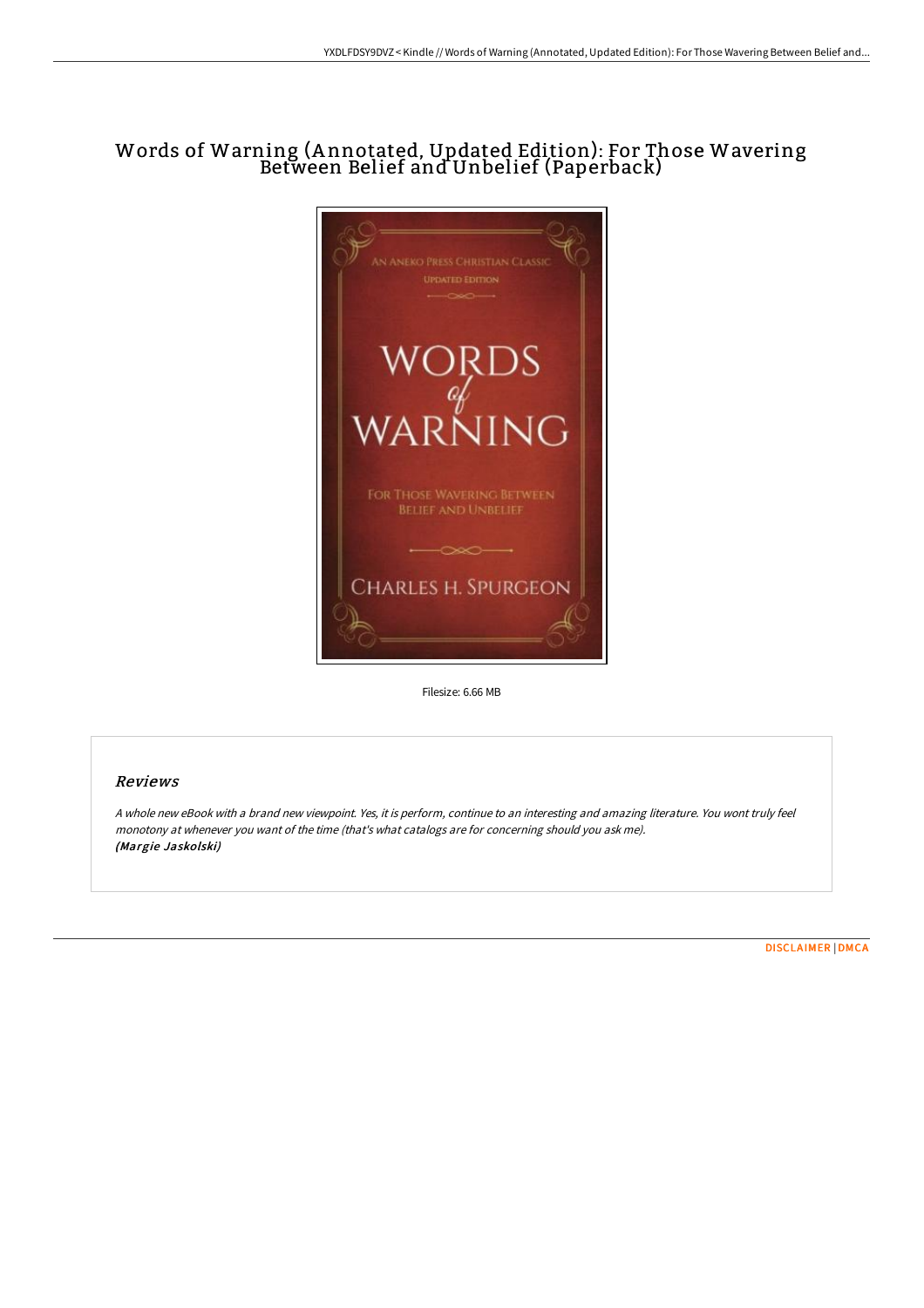## WORDS OF WARNING (ANNOTATED, UPDATED EDITION): FOR THOSE WAVERING BETWEEN BELIEF AND UNBELIEF (PAPERBACK)



Life Sentence Publishing, 2018. Paperback. Condition: New. Language: English . Brand New Book \*\*\*\*\* Print on Demand \*\*\*\*\*. He that believes in the Son has eternal life, and he that does not obey the Son shall not see life, but the wrath of God abides on him. (John 3:36) This book, Words of Warning, is an analysis of people and the gospel of Christ. Under inspiration of the Holy Spirit, Charles H. Spurgeon sheds light on the many ways people may refuse to come to Christ, but he also shines a brilliant light on how we can be saved. Unsaved or wavering individuals will be convicted, and if they allow it, they will be led to Christ. Sincere Christians will be happy and blessed as they consider the great salvation with which they have been saved. Whether or not we look to Jesus Christ for salvation is the single most important determination we must make during our lifetime. Countless books have been written addressing just about every imaginable self-help topic. Other books are written solely for entertainment. Some of these books are okay in their own right, but what good are they to the reader if he is lost in the end? Why do we spend so much time even with good things, but neglect the great? Not one thing we can do during our seventy or eighty years on earth amounts to anything if we are not in Christ. What we do for Christ is everlasting, and by claiming our salvation in Him, we have an exceedingly bright future. About the Author Charles Haddon (C. H.) Spurgeon (1834-1892) was a British Baptist preacher. He started preaching at age 17 and quickly became famous. He is still known as the Prince of Preachers and frequently had more than 10,000 people...

Read Words of Warning (Annotated, Updated Edition): For Those Wavering Between Belief and Unbelief [\(Paperback\)](http://www.bookdirs.com/words-of-warning-annotated-updated-edition-for-t.html) Online

Download PDF Words of Warning (Annotated, Updated Edition): For Those Wavering Between Belief and Unbelief [\(Paperback\)](http://www.bookdirs.com/words-of-warning-annotated-updated-edition-for-t.html)